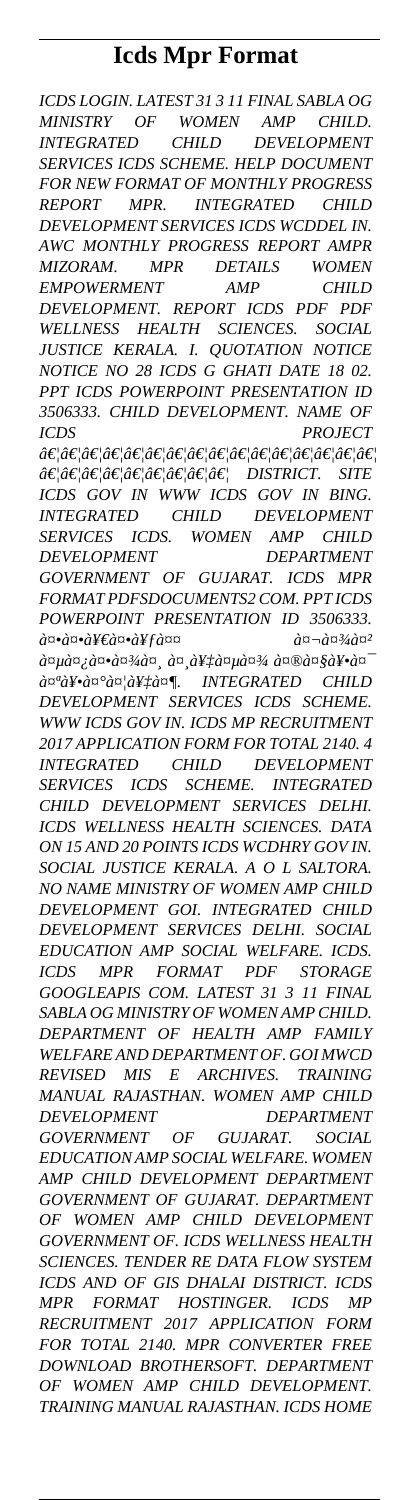*HPPWD GOV IN. EDAK ICDSBIH GOV IN. REPORT ICDS PDF PDF WELLNESS HEALTH SCIENCES. SUPERVISION PROCESS OF ANGANWADI CENTERS IN A BLOCK. TENDER RE DATA FLOW SYSTEM ICDS AND OF GIS DHALAI DISTRICT. ICDS BIHAR. INTEGRATED CHILD DEVELOPMENT SERVICES ICDS WCDDEL IN. FORMAT SOCIALWELFARE MIZORAM GOV IN. HELP DOCUMENT FOR NEW FORMAT OF MONTHLY PROGRESS REPORT MPR. INTEGRATED CHILD DEVELOPMENT SCHEME ICDS HIMACHALPRADESH. FORMAT SOCIALWELFARE MIZORAM GOV IN. A O L*

*SALTORA. ICDS. ICDS MPR FORMAT PDFSDOCUMENTS2 COM. DEPARTMENT OF HEALTH AMP FAMILY WELFARE AND DEPARTMENT OF. ICDS RECRUITMENT 2018 19 PRIVATEJOBSHUB IN. NAME OF ICDS PROJECT*

*…………………………………………* …………………… DISTRICT. ICDS *BIHAR. BLOCK MPR FORMAT MARCH 13 1 WELCOME TO ICDS. ICDS BIHAR. QUOTATION NOTICE NOTICE NO 28 ICDS G GHATI DATE 18 02. a¤®a¥‡a¤•a¤;a¤¤*  $\partial \mathfrak{a} \neg \partial \mathfrak{a}^{3}$ *a* $\partial \mathfrak{a}^{2}$   $\partial \mathfrak{a} \mu \partial \mathfrak{a}$ <sub>*i*</sub>  $\partial \mathfrak{a}$ <sub>*i*</sub>  $\partial \mathfrak{a}^{3}$ *i*  $\partial \mathfrak{a}^{1}$ *i*  $\partial \mathfrak{a}^{3}$ *i*  $\partial \mathfrak{a}$ **·***a* $\mathfrak{a}$ *n*<sub>*i*</sub>. *WWW ICDS GOV IN. WOMEN AMP CHILD DEVELOPMENT DEPARTMENT*

*GOVERNMENT OF GUJARAT. PPT – MEETING WITH STATE SECRETARIES REVIEW OF INTEGRATED. ICDS MPR FORMAT PDF STORAGE GOOGLEAPIS COM. GUIDELINES FOR MONITORING AMP SUPERVISION OF THE SCHEME. INTEGRATED CHILD DEVELOPMENT S ICDS. GUIDELINES FOR MONITORING AMP SUPERVISION OF THE SCHEME. ICDS MPR FORMAT HOSTINGER. DEPARTMENT OF WOMEN AMP CHILD DEVELOPMENT. AWC MONTHLY PROGRESS REPORT AMPR MIZORAM. an. an. 200* metal and AFfanger  $\partial \alpha = \partial \alpha^{3}/\partial \alpha^{2}$   $\partial \alpha \mu \partial \alpha^{1}/\partial \alpha^{3}/\partial \alpha^{1}$   $\partial \alpha^{1}/\partial \alpha^{2}/\partial \alpha^{3}/\partial \alpha^{3}$  $\partial \alpha \mathbb{E} \partial \alpha \mathbb{E} \partial \alpha$   $\mathbb{E} \partial \alpha$   $\partial \alpha \mathbb{E} \partial \alpha$   $\partial \alpha \mathbb{E} \partial \alpha$   $\partial \alpha \mathbb{E} \partial \alpha$   $\mathbb{E} \partial \alpha$  www *ICDSUPWEB ORG. NO NAME MINISTRY OF WOMEN AMP CHILD DEVELOPMENT GOI. WOMEN DEVELOPMENT CHILD WELFARE AMP DISABLED WELFARE DEPARTMENT. MPR DETAILS WOMEN EMPOWERMENT AMP CHILD DEVELOPMENT. CHILD DEVELOPMENT. DEPARTMENT OF WOMEN AMP CHILD DEVELOPMENT GOVERNMENT OF. 4 INTEGRATED CHILD DEVELOPMENT SERVICES ICDS SCHEME. ICDS BIHAR. SITE ICDS GOV IN WWW ICDS GOV IN BING. INTEGRATED CHILD DEVELOPMENT SCHEME ICDS HIMACHALPRADESH. INTEGRATED CHILD DEVELOPMENT SERVICES ICDS. EDAK ICDSBIH GOV IN. BLOCK MPR FORMAT MARCH 13 1 WELCOME TO ICDS. INTEGRATED CHILD DEVELOPMENT S ICDS. ICDS RECRUITMENT 2018 19 PRIVATEJOBSHUB IN. I*

**icds login**

july 10th, 2018 - integrated child development services bihar fin

year''**latest 31 3 11 Final Sabla OG Ministry Of**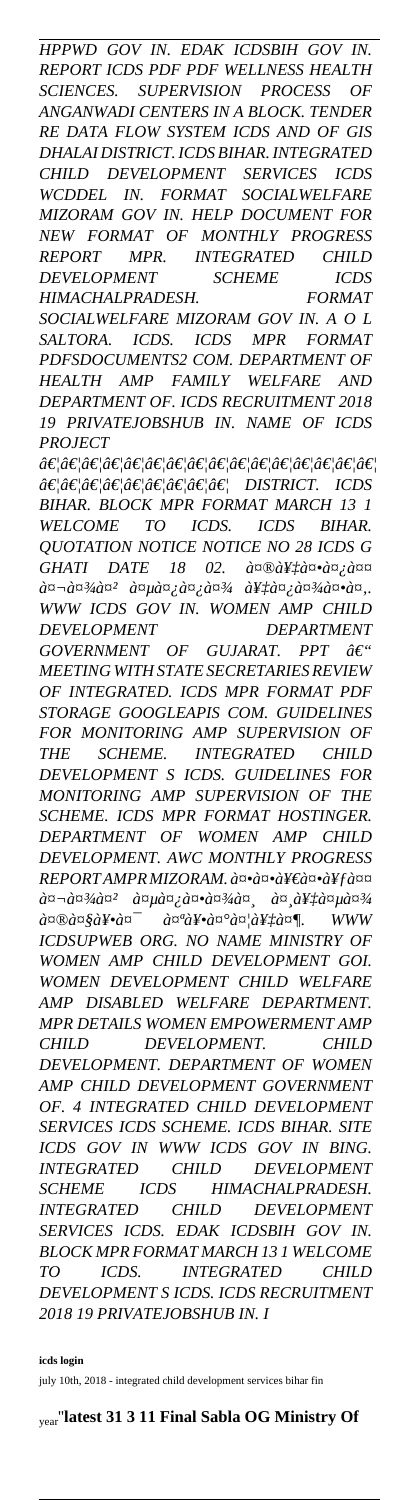## **Women Amp Child**

July 10th, 2018 - Rajiv Gandhi Scheme For Empowerment Of Adolescent Girls Rgseag ― Sabla Implementation Guidelines For State Governments Ut Administrations'

## '**INTEGRATED CHILD DEVELOPMENT SERVICES ICDS SCHEME**

**OCTOBER 25TH, 2016 - INTEGRATED CHILD DEVELOPMENT SERVICES ICDS SCHEME REPORT STATE ANNUAL PROGRAMME IMPLEMENTATION PLAN APIP FOR ASSAM 2012 13 GOVERNMENT OF ASSAM DIRECTORATE OF SOCIAL WELFARE MISSION OF ICDS ASSAM IMPROVE NUTRITION STATUS OF CHILDREN ADOLESCENT GIRLS AND PREGNANT AND LACTATING MOTHERS IN STATE BY PROVIDING SNP HEALTH SERVICES AND COUNSELLING SUPPORT TO CHILDREN 0 6 YEARS PREGNANT**'

## '**HELP DOCUMENT FOR NEW FORMAT OF MONTHLY PROGRESS REPORT MPR** June 25th, 2018 - HELP DOCUMENT FOR NEW FORMAT OF MONTHLY PROGRESS REPORT MPR New MPR Format Has Been Launched In IMIS For Reporting Of Monthly Progress From 2012 13 Onwards''*Integrated Child Development Services ICDS wcddel in*

*July 9th, 2018 - Integrated Child Development Services Format details of SHGs formed by NPOs under SNP of ICDS 04 08 2014 Format Infrastructural facilities other provisions of*'

'*AWC Monthly Progress Report AMPR Mizoram July 5th, 2018 - ICDS Programme Huam Chin A Supplementary Nutrition Dawng Zat Tun Thla Chhung A AWC Huamchhung A Cheng Nghet Supplementary Nutrition Dawng Zat Tun Thla Chhung A AWC Huamchhung A Cheng Nghet*' '**MPR Details Women Empowerment amp Child Development**

July 2nd, 2018 - Women Empowerment amp Child Development

#### Government Of Uttarakhand India,

## '**Report ICDS PDF pdf Wellness Health Sciences**

July 10th, 2018 - The Research Study has been conducted with the objectives of assessing the enrolment patterns in the ICDS centers assessing the provision of Six services in the center under ICDS examining the in by saleem0malik 4 in Types gt Presentations child welfare and government programmes and schemes'

## '*Social Justice Kerala*

*July 11th, 2018 - Social Justice Department working with the concept of welfare state is underpinning socio economic development plans of Kerala Government The department is working hard for the upliftment of marginalised groups and to provide justice to the victimised The Directorate of Social Justice under the Department is the nodal agency for implementing*'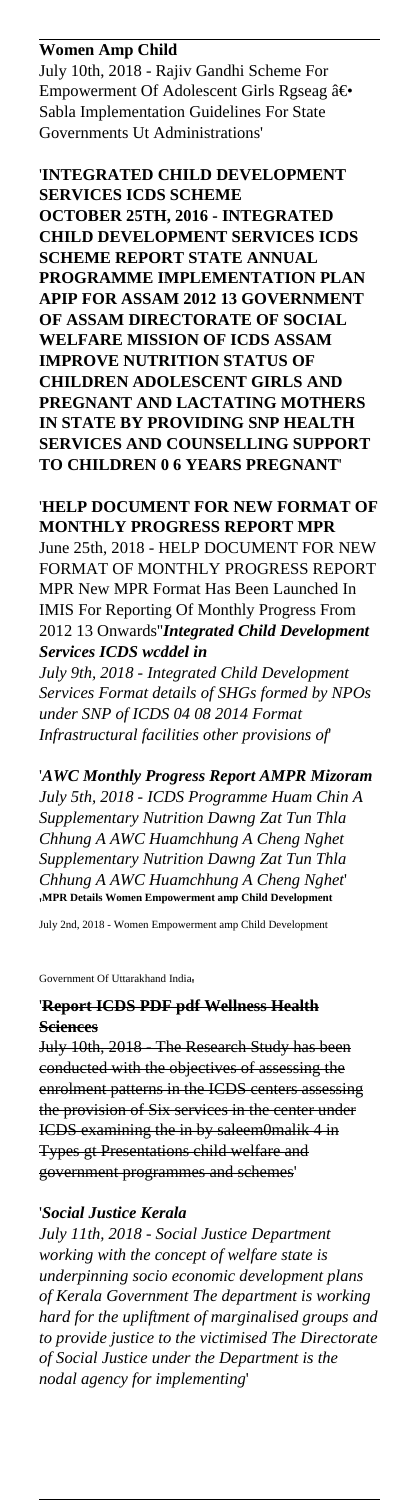June 20th, 2018 - The Compiled Monthly Progress Report For The Month Or Fcbruarv 2015 I R O ICDS Delhi On The Prescribed Format I II YI A Amp V 1A·A· 3 Has Be<sup>"</sup>quotation notice notice *no 28 icds g ghati date 18 02*

*june 30th, 2018 - quotation notice notice no 28 icds g ghati date 18 02 2016 sealed quotations in prescribed format are being invited by the child development mpr new format*'

## '**PPT ICDS PowerPoint Presentation ID 3506333**

July 4th, 2018 - icds t r i p u r a tripura apip 2012 2013 t r i p u r a t r i p u r a

socio economic and demographic profile of tripura slideshow 3506333 by

#### eyal'

'**CHILD DEVELOPMENT JULY 14TH, 2018 - THE CHILD DEVELOPMENT PROJECT OFFICER IS OVERALL IN CHARGE AT THE BLOCK LEVEL AND PROVIDES THE LINK BETWEEN ICDS FUNCTIONARIES AND THE GOVERNMENT ADMINISTRATION COMMITTEES FORMED FOR SUPERVISION CO ORDINATION AND MONITORING**'

#### '*name of icds project*

*…………………………………………* â€*¦â€¦â€¦â€¦â€¦â€¦â€¦â€¦ê€¦ district july 13th, 2018 - no of snp beneficiaries no of pse beneficiaries 0 â€* "6 yrs classification of nutrition *status sl no months w e f april no of awcs reporting*''**SITE ICDS GOV IN WWW ICDS GOV IN BING** JUNE 4TH, 2018 - INTEGRATED CHILD DEVELOPMENT SERVICES SCHEME MAHARASHTRA STATE WOMEN AND CHILD DEVELOPMENT DEPARTMENT GOVERNMENT OF MAHARASHTRA' '*integrated child development services icds december 12th, 2017 - integrated child development services icds dr kanupriya chaturvedi icds scheme represents one of the world s largest and most unique programmes for early*''**WOMEN AMP CHILD DEVELOPMENT DEPARTMENT GOVERNMENT OF GUJARAT**

JULY 13TH, 2018 - ICDS PROGRAM PLANNING LIST FOR THE

MONTH OF APRIL FOR VANDE GUJARAT CHANNEL à<sup>a</sup> μà<sup>a</sup> ¿à<sup>a</sup> §à<sup>a</sup> μà<sup>a3/4</sup>

સહાય યોજનાના લાàªàª¾àª°à«•થીઓને'

'**Icds Mpr Format pdfsdocuments2 com** June 15th, 2018 - Icds Mpr Format pdf Free Download Here Block MPR Format March 13 1 Welcome to ICDS http icdsupweb org hindi soochna pat block mpr format march 2013 pdf'

### '**PPT ICDS PowerPoint Presentation ID 3506333**

July 4th, 2018 - Provision of one data entry operator at Project level is very

'**I**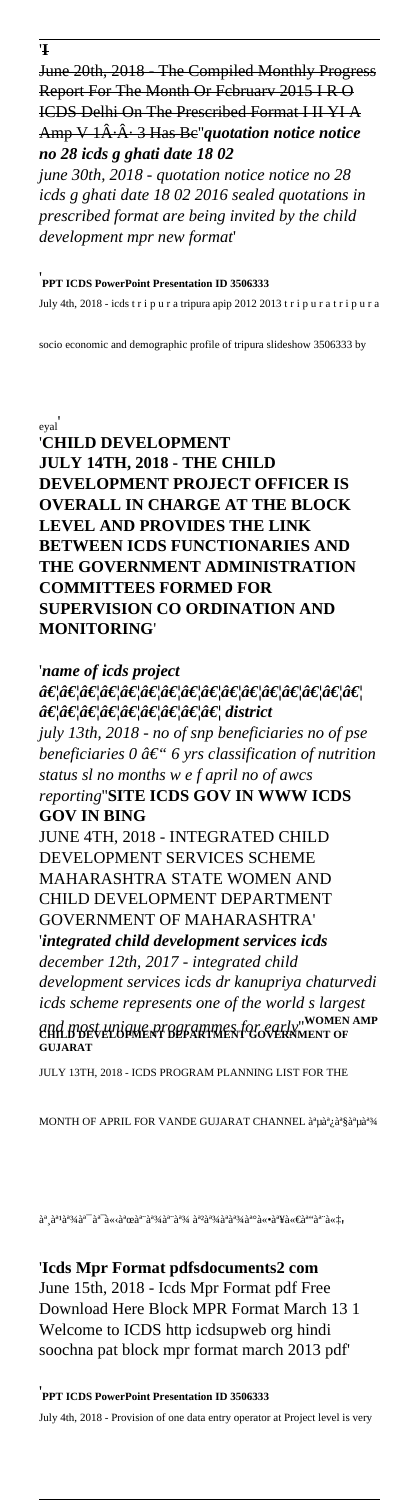essential for compilation amp input data at MPR format in Integrated Child Development Services'

'<br>'ककीकà¥fत बाल विकास सेवा a¤®a¤§a¥•a¤<sup>–</sup>a¤ªa¥•a¤°a¤¦a¥‡a¤¶

July 11th, 2018 - ict rtm डेशबोरॕड यूसर

मेनॕठप पोषण ठà¤à¤¿à¤¯à¤¾à¤¨

 $\partial \alpha^{\alpha}$  an  $\partial \alpha^{\beta}$  and  $\partial \alpha^{\gamma}$  and  $\partial \alpha^{\gamma}$  and  $\partial \alpha^{\gamma}$  and  $\partial \alpha^{\gamma}$  and  $\partial \alpha^{\gamma}$  and  $\partial \alpha^{\gamma}$ 

 $a^2$ केन अस्थिय $\alpha$ े $\gamma$ केन $\alpha$ केन $\gamma$ केन के $\gamma$ केन केन $\gamma$ केन $\gamma$ केन केन केन किया  $\alpha$ 

ifpri amp rsoc à¤jाटा

## '**integrated child development services icds scheme**

october 25th, 2016 - integrated child development services icds scheme government of assam directorate of social welfare mission of icds assam improve mpr format new who''**www Icds Gov In** June 8th, 2018 - MONTHLY PROGRESS REPORT FOR THE MONTH OF JANUARY 2017 Format 1 Sl No Name Of District Name Of Project Project Type AWC San C AWC Fun C Mini AW C Sanc'

'**ICDS MP RECRUITMENT 2017 APPLICATION FORM FOR TOTAL 2140**

JUNE 24TH, 2018 - ICDS MP RECRUITMENT 2017 APPLICATION

FORM FOR TOTAL 2140 ANGANWADI WORKERS ANGANWADI

HELPER MINI ANGANWADI WORKERS VACANCIES

ADVERTISEMENT HAS BEEN PUBLISH TODAY'

## '**4 INTEGRATED CHILD DEVELOPMENT SERVICES ICDS SCHEME**

July 13th, 2018 - Total who received SNP for 25 and above days No of received double ration out of  $\overline{\text{Col-3}}$ 

'**INTEGRATED CHILD DEVELOPMENT SERVICES DELHI JULY 6TH, 2018 - INTEGRATED CHILD DEVELOPMENT SERVICES ICDS A**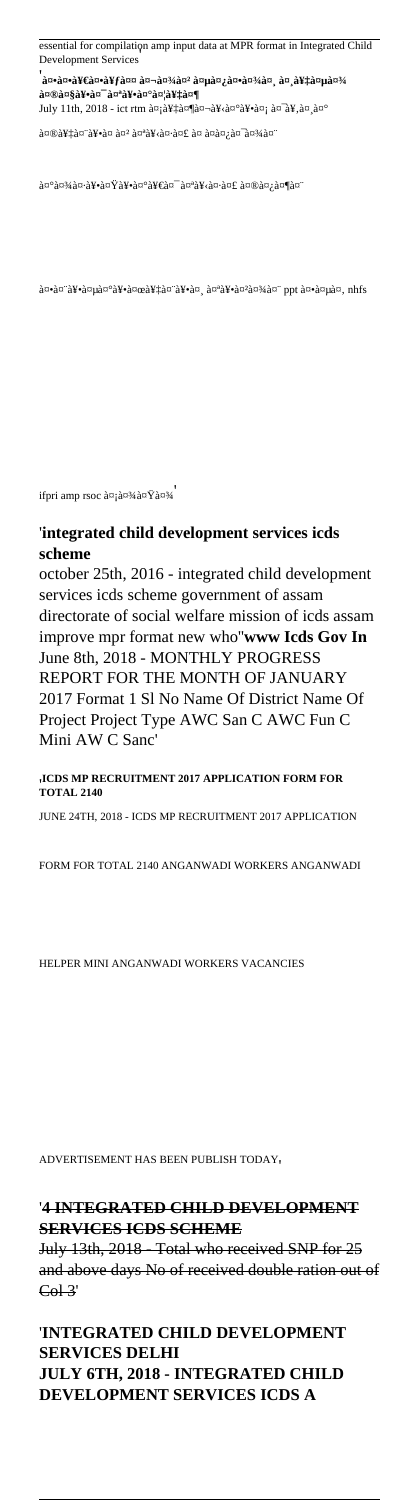## **GOVERNMENT OF INDIA SPONSORED PROGRAMME IS INDIA S PRIMARY SOCIAL WELFARE SCHEME TO TACKLE MALNUTRITION AND HEALTH**'

## ' **ICDS WELLNESS HEALTH SCIENCES** JUNE 25TH, 2018 - NO TECHNICAL STAFF HAS BEEN SANCTIONED

FOR THE STATE FOR PROGRAMME MONITORING 1 CENTRAL

LEVEL MINISTRY OF WOMEN AND CHILD DEVELOPMENT MWCD

HAS THE OVERALL RESPONSIBILITY OF MONITORING THE ICDS

SCHEME OF ICDS PROJECTS AND ANGANWADI CENTRES AWCS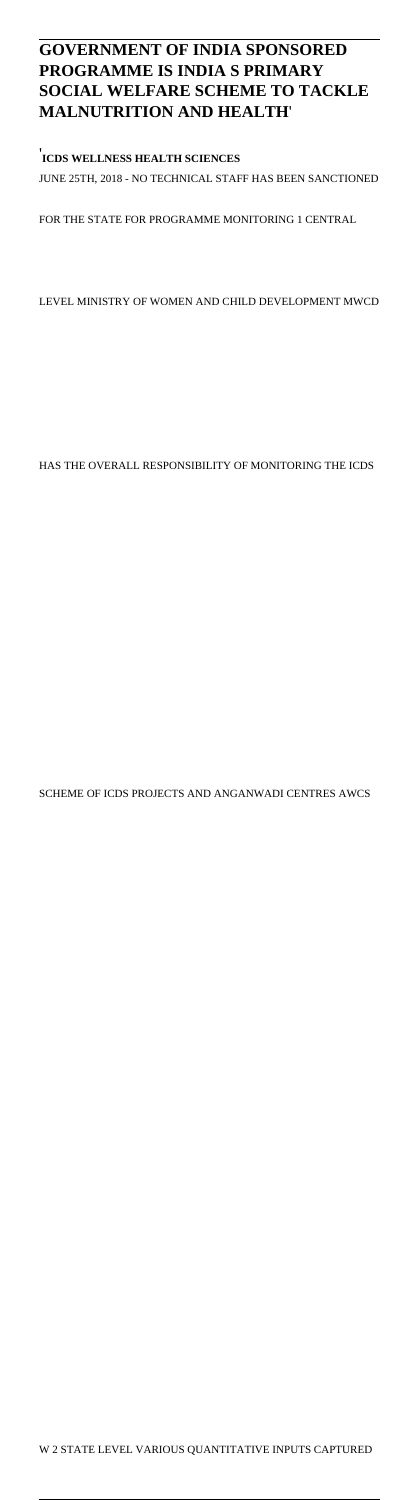THROUGH CDPO'S MPR HPR ARE COMPILED AT''**Data on 15 and 20 Points ICDS wcdhry gov in** March 28th, 2018 - Data on 15 and 20 Points ICDS 15 Points 20 Points Format II Format III 15 Points MPR 15 20 Points SCP report Free Counter''**SOCIAL JUSTICE KERALA JULY 11TH, 2018 - SOCIAL JUSTICE DEPARTMENT WORKING WITH THE CONCEPT OF WELFARE STATE IS INTEGRATED CHILD DEVELOPMENT SCHEME ICDS REPRESENTS ONE OF THE WORLD'S LARGEST AND MOST'A o l Saltora**

**June 16th, 2018 - Mejhia ICDS Project Bankura MPR New Format 16 Egg Vegetable Bill format 25 page 17 Fuel Bill Format 25 Page 18 IGMSY Data entry sheet Format 100 Page**''**No Name Ministry Of Women Amp Child Development GoI**

July 9th, 2018 - Website Content Managed By Ministry Of Women And Child Development GOI Designed Developed And Hosted By National Informatics Centre NIC Last Updated 07 Jul 2018Ministry Of Women And Child Development GOI Designed Developed And Hosted By National Informatics Centre NIC Last Updated 07 Jul 2018''**Integrated Child Development Services Delhi**

July 6th, 2018 - Integrated Child Development Services ICDS a Government of India sponsored programme is India s primary social welfare scheme to tackle malnutrition and health problems in children below 6 years of age and pregnant and nursing mothers'

'**Social Education amp Social Welfare** April 25th, 2018 - ICDS MPR State MPR for the month of October 2010 State MPR for the month of August 2010 State MPR for the month of September 2009 Booklet August 2009 State MPR for the month of August 2009'

#### '**icds**

july 14th, 2018 - old mpr data entry only budget data entry only bds website content managed by integrated child development services scheme maharashtra state'

'*icds mpr format pdf storage googleapis com july 1st, 2018 - can find icds mpr format or just about any type of ebooks for any type of product best of all they are entirely free to find use and download so there is no cost or stress at all icds mpr format pdf may not make exciting reading but icds mpr format is packed with valuable*''**latest 31 3 11 final sabla og ministry of women amp child july 10th, 2018 - infrastructure of the integrated child development services scheme icds the objective of the objective of this scheme was to improve the nutrition and health status of girls** in the age―group of 11 to 18

'**department of health amp family welfare and department of**

**june 27th, 2018 - interdepartmental convergence among health icds and watsan to render essential and comprehensive health and nutrition services at grass roots level and has been introduced in the state of orissa by the department of health and family welfare the**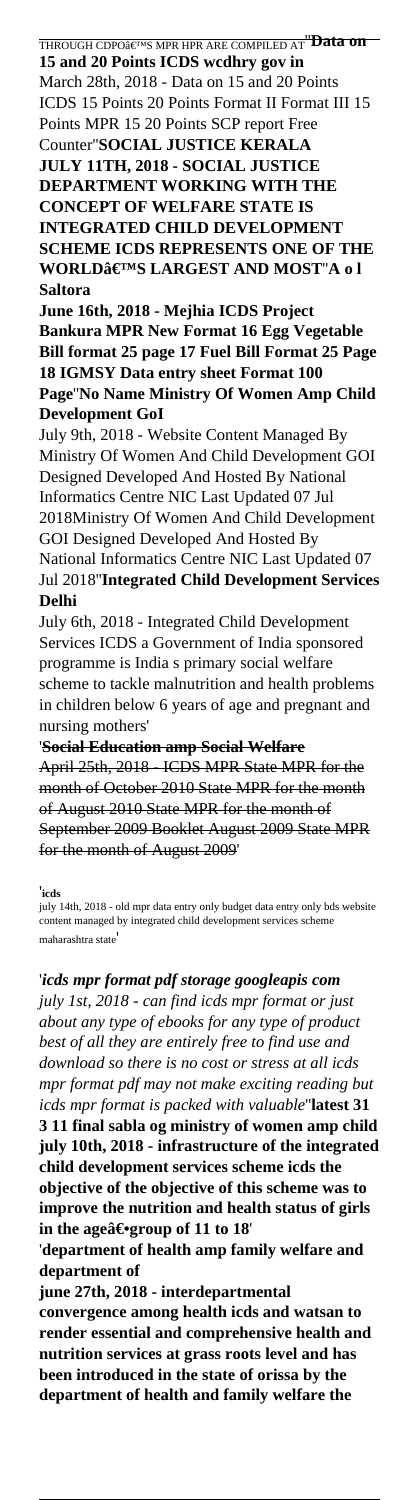## word "mamata― is a local synonym for '**GoI MWCD Revised MIS e Archives**

July 2nd, 2018 - List of Materials Documents for organizing Regional ToT on Revised MIS in ICDS A 6 AWC MPR and ASR English Hindi MPR 10 Format codes F31a 2 sheets'

## '**training manual rajasthan**

june 23rd, 2018 - training manual department of women the format manual is as under  $\hat{a} \in \emptyset$  common user interface features which are common to all the can see list of icds mpr'

## '**Women amp Child Development Department Government of Gujarat**

**July 13th, 2018 - 17 1 Extruded Fortified Blended Food Poshanyukt Tayar Aahar 17 2 Fortified Atta Poshanyukt Loat 17 3 Nutri Candy Poshanyukt Chocolate**'

'**Social Education amp Social Welfare** April 25th, 2018 - ICDS MPR State MPR for the month of October 2010 State MPR for the month of August 2010 State MPR for the CDPO meeting format'

## '**women amp child development department government of gujarat**

july 13th, 2018 - unicef support to icds 14 panchayats and women $\hat{a} \in T M_S$  self help groups 15 status of anganwadi workers and helpers 15 1 honorary worker 15 2 role and''**department of women amp child development government of july 2nd, 2018 - department of women amp child development government of odisha the integrated child development services the mpr monthly progress report format contains**' '**ICDS WELLNESS HEALTH SCIENCES** JUNE 25TH, 2018 - INTEGRATED CHILD DEVELOPMENT SERVICES IN A STANDARDIZED FORMAT VIZ 3 MONITORING AMP SUPERVISION OF AWW IS REQUIRED TO SEND THESE MONTHLY PROGRESS REPORT'

'**Tender Re Data Flow System ICDS and of GIS Dhalai district** July 1st, 2018 - Tender for ReÂengineering of Data Flow System in ICDS and backbone for capturing analyzing and management of ICDS MPR Data for 1 5 Submission of the wrong format for either the Technical or the Financial Proposal may result in the proposal being deemed non responsive'

## '*Icds Mpr Format Hostinger*

*June 11th, 2018 - EBOOK Icds Mpr Format EBOOK Icds Mpr Format Download File INTEGRATED CHILD DEVELOPMENT SERVICES ICDS Sat 15 Apr 2017 10 35 00 GMT integrated child development services icds awc monthly progress report ampr ministry of women and child*'

## '**ICDS MP Recruitment 2017 Application Form for total 2140**

June 24th, 2018 - ICDS MP Recruitment 2017 Application Form for total 2140 Anganwadi Workers Anganwadi Helper Mini Anganwadi Workers vacancies advertisement has been publish today ICDS MP Recruitment 2017 ICDS MP Recruitment 2017 Advertisement Notification Application Form www mpwcdmis gov in for the post of Anganwadi Workers Anganwadi Helper Mini Anganwadi Workers this is the Latest Job amp Careers''**MPR CONVERTER FREE DOWNLOAD**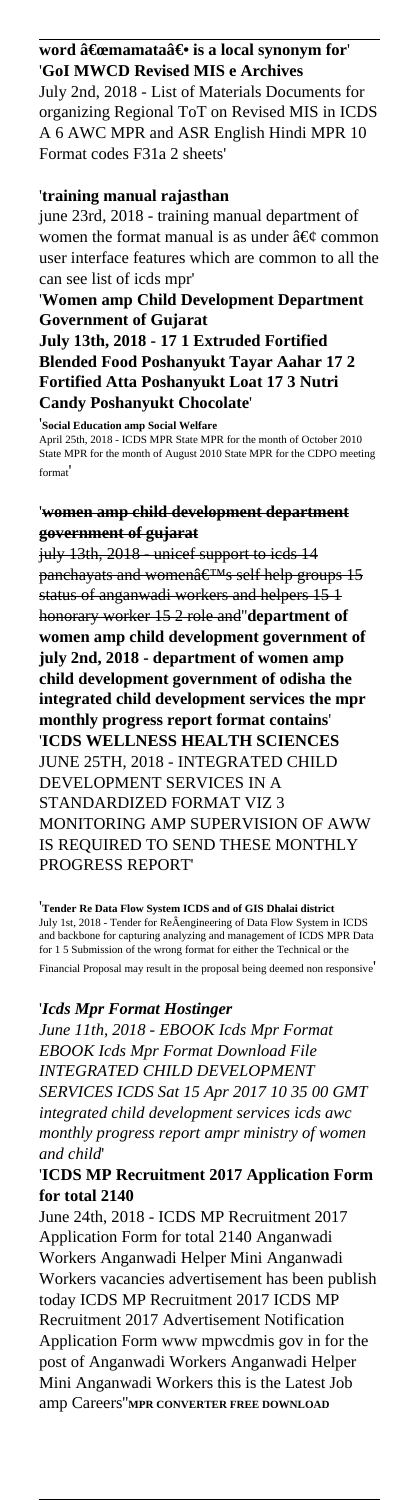#### **BROTHERSOFT**

JUNE 23RD, 2018 - MPR CONVERTER FREE DOWNLOAD MPR CONVERTER SOFTWARE COLLECTION DOWNLOAD A STABLE AND COMPREHENSIVE MULTI FORMAT VIDEO CONVERTER DATABASE SOFTWARE FOR ICDS MPR'

'*Department of Women amp Child Development July 13th, 2018 - Monthly Progress Reports under Delhi ICDS Scheme Monthly Progress Report of December 2013 A. Monthly Progress Report of November 2013 · Monthly Progress Report of October 2013*'

#### '*Training Manual Rajasthan*

*June 23rd, 2018 - Can See List Of ICDS MPR First Part Shows List Of MPR That Are First Part Shows List Of MPR That Are Already Filled According To Selection Criteria You Can Edit It*' '**ICDS Home Hppwd Gov In**

July 14th, 2018 - View Entry Status Developed By Department Of Information Technology'

'**EDAK ICDSBIH GOV IN**

MAY 24TH, 2018 - AWC TATO ROAD ONLY I T AWC C MAIN PAGE

1 INTEGRATED CHILD DEVELOPMENT SERVICES ICDS SCHEME

ANGANWADI CENTRE S MONTHLY PROGRESS REPORT FOR THE

#### MONTH OF'

#### '**report icds pdf pdf wellness health sciences**

july 10th, 2018 - report icds pdf pdf qprs in a standardized format aww is

required to send these monthly progress report mpr''**Supervision Process of Anganwadi Centers in a Block** July 2nd, 2018 - The other drawback is non availability of MPR format at supervisor level which leads to disarray in record and maintenance of data collection for supervisors Recommendations The supervision process is available at all three levels of ICDS and there is lack of immediate feedback at all levels One out of 10 AWWs knows about all of their roles''**TENDER RE DATA FLOW SYSTEM ICDS AND OF GIS DHALAI DISTRICT**

JULY 1ST, 2018 - TENDER FOR REÂENGINEERING OF DATA FLOW

SYSTEM IN ICDS AND MANAGEMENT OF ICDS MPR THE WRONG

FORMAT FOR EITHER THE TECHNICAL'

'**ICDS Bihar** July 6th, 2018 - letter no 7004 Kishori Diwas Cebration January 2015 Round Kishori Divas Monitoring format Hindi Attachment 7004 Kishori Diwas January 2015 Round' '**INTEGRATED CHILD DEVELOPMENT SERVICES ICDS WCDDEL IN** JULY 9TH, 2018 - INTEGRATED CHILD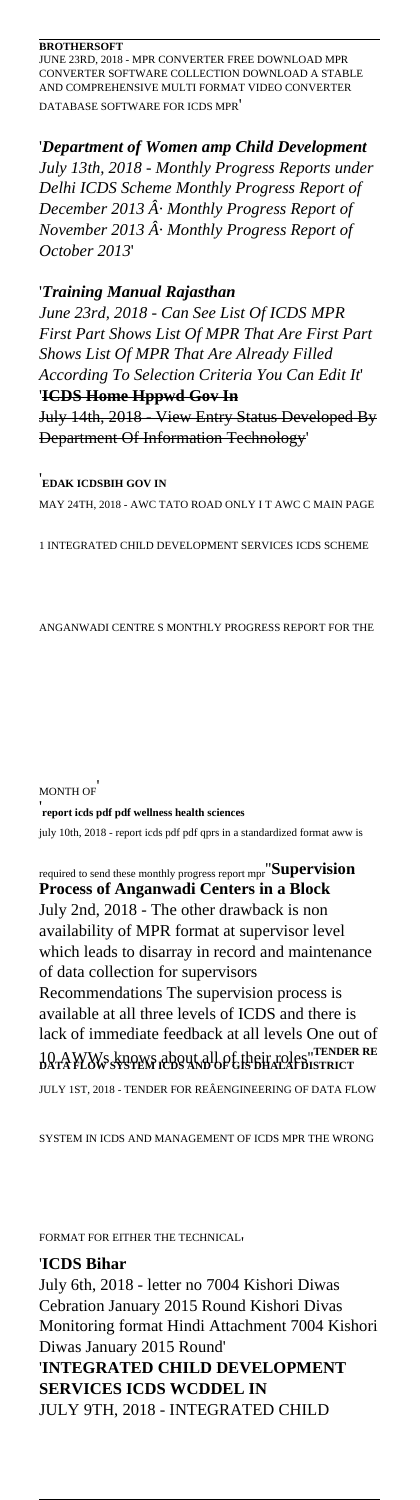DEVELOPMENT SERVICES ICDS INTRODUCTION THE ICDS SERVICES IS INDIA'S RESPONSE TO THE CHALLENGE OF MEETING THE HOLISTIC NEED OF THE CHILD'

'**FORMAT Socialwelfare Mizoram Gov In** June 11th, 2018 - FORMAT III STATE LEVEL BLOCK WISE MONTHLY PROGRESS REPORT ON ICDS FOR THE MONTH OF AUGUST 2012 Name Of State MIZORAM Sl No District Name Of ICDS Project'

'**help document for new format of monthly progress report mpr**

june 25th, 2018 - help document for new format of monthly progress report

mpr new mpr format has been launched in imis for reporting of monthly

progress from 2012 13 onwards''**Integrated Child Development Scheme ICDS HimachalPradesh** July 5th, 2018 - Financial Progress under Integrated Child Development Services ICDS Scheme 1991 2018 Physical Progress under Integrated Child

Development Services ICDS Scheme 1998 2017'

'**FORMAT Socialwelfare Mizoram Gov In** June 11th, 2018 - FORMAT III STATE LEVEL BLOCK WISE MONTHLY PROGRESS REPORT ON ICDS FOR THE MONTH OF AUGUST 2012 Name Of State MIZORAM Sl No District Name Of ICDS Project R T U Year Of Sanction By GOI Nature Of The Project R U T NO OF SNP BENEFICIARIES 6 Months 3 Years 3 6 Years PREGNANT WOMEN LACTATING WOMEN TOTAL NO OF CHILDREN Amp WOMEN Boys Girls Aizawl Urban 89 90 Urban 5973 4843 3664 5963''**A O L SALTORA** JUNE 16TH, 2018 - APPLICATION FORMAT IN CONNECTION WITH QUOTATION NOTICE NO 28 1 7 ICDS MEJHIA DATED 18 02 2016 TENDER FOR SUPPLY OF BASIC EQUIPMENTS 4 NAME OF QUOTATIONER'

#### '*icds*

*july 14th, 2018 - integrated child development services scheme maharashtra state women and child development department government of maharashtra*'

'*Icds Mpr Format pdfsdocuments2 com June 15th, 2018 - The compiled Monthly Progress Report for the month of July 2012 i r o ICDS Delhi on the prescribed format I II VI A amp VI B has been prepared on the basis of I NCAER 2001 Right to Food Campaign India*'

'**DEPARTMENT OF HEALTH amp FAMILY WELFARE AND DEPARTMENT OF** June 27th, 2018 - and it works as a common platform for convergence

amongst the service providers of Health ICDS and the community ICDS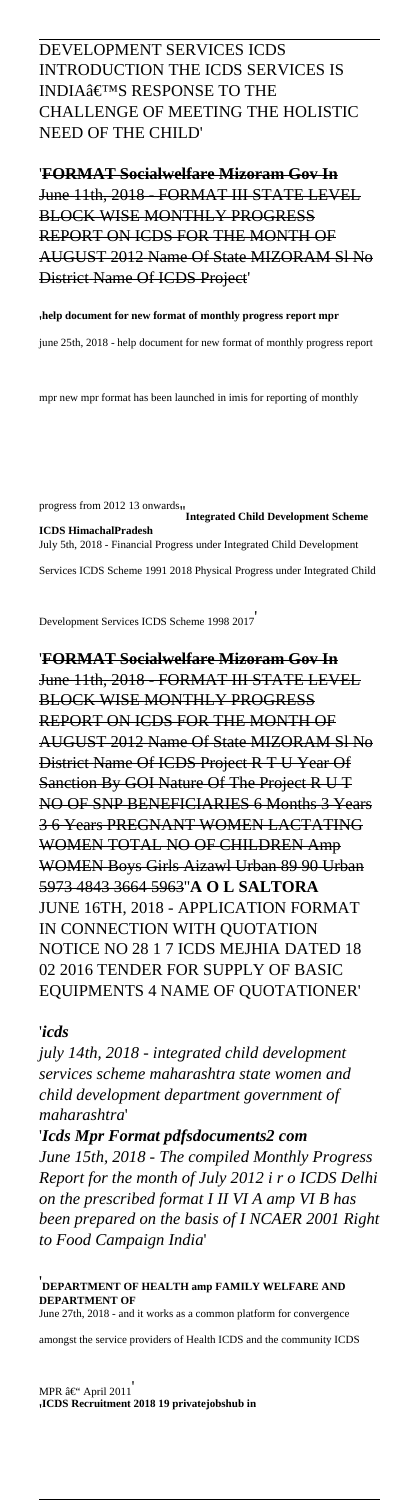July 5th, 2018 - This association is inviting application in a prescribed format against ICDS Bharti Those candidates who fulfill all eligibility criteria can apply against ICDS 2018 Recruitment by submitting the application form in a prescribed format latest by 03 04 2018''**Name Of**

#### **ICDS Project**

**…………………………………………** …………………… District July 13th, 2018 - FORMAT – I ICDS CDPO's Monthly Progress Report MPR For The Month Of ……………………… FORMAT – I ICDS Author COMPAQ Created Date'

#### '**ICDS Bihar**

**July 4th, 2018 - A** Forms Guidelines Forms **Guidlines AC DC Bill details Anganwadi Training Center Notice**''**Block MPR Format March 13 1 Welcome to ICDS**

July 4th, 2018 - 1 Revised March 2012 INTEGRATED CHILD DEVELOPMENT SERVICES ICDS Block Monthly Progress Report BMPR MINISTRY OF WOMEN AND CHILD DEVELOPMENT GOVERNMENT OF INDIA'

#### '**ICDS Bihar**

July 4th, 2018 - Forms Guidlines AC DC Bill details Anganwadi Training Center Notice Awangawari Karyakatri Bima Yojana' '**quotation notice notice no 28 icds g ghati date 18 02**

june 30th, 2018 - application format in connection with quotation notice no 28 1 7 icds g ghati dated 18 02 2016 tender for supply of basic equipments 1 name of quotationer"a¤®a¥‡a¤•a¤¿a¤¤ a¤¬a¤¾a¤ a¤µà¤¿à¤¿à¤¾ a¥‡à¤¿à¤¾à¤•à¤,

 $MAY$  7TH, 2018 - 1 मेकित बाऺ वििा  $\lambda^2$ ian,  $\lambda^2$ an, ICDS  $\lambda^2$ an,  $\lambda^2$ an,  $\lambda^2$ an,  $\lambda^2$ an,  $\lambda^2$ an,  $\lambda^2$ an,  $\lambda^2$ ें, हे $\mathbb{Z}_\ell$ क्षे $\mathbb{Z}_\ell$ केंद्र  $\mathbb{Z}$ ेंद्र  $\mathbb{Z}_\ell$  केंद्र  $\mathbb{Z}_\ell$  केंद्र  $\mathbb{Z}_\ell$  के  $\mathbb{Z}_\ell$  केंद्र  $\mathbb{Z}_\ell$  केंद्र  $\mathbb{Z}_\ell$  केंद्र  $\mathbb{Z}_\ell$  केंद्र  $\mathbb{Z}_\ell$  केंद्र  $\mathbb{Z}_\ell$  केंद्र  $\mathbb{Z}_\ell$ 

#### '**www icds gov in**

june 8th, 2018 - monthly progress report for the month of january 2017

format 1 sl no name of district name of project project type awc san c awc

fun c mini aw c sanc''**Women amp Child Development Department Government of Gujarat July 13th, 2018 - ICDS program planning list for the month of February for Vande Gujarat channel ICDS program planning list for the month of January for Vande Gujarat channel Shelter Home Rules**'

'ppt  $\hat{a} \in$ " meeting with state secretaries review of **integrated**

march 4th, 2018 - meeting with state secretaries review of integrated child development services icds scheme 28th october 2010 ministry of women and child development  $\hat{a} \in \hat{ }$  a free powerpoint ppt presentation displayed as a flash slide show on powershow com id 3e3a7d zgjly'

'*ICDS MPR FORMAT PDF STORAGE GOOGLEAPIS COM*

*JULY 1ST, 2018 - GET FREE READ ONLINE EBOOK PDF ICDS MPR FORMAT AT OUR EBOOK LIBRARY GET ICDS MPR FORMAT PDF FILE FOR FREE FROM OUR ONLINE LIBRARY PDF FILE ICDS MPR FORMAT*' '**Guidelines for Monitoring amp Supervision of the Scheme**

**July 2nd, 2018 - Guidelines for Monitoring amp Supervision of the Scheme ICDS Chapter 1**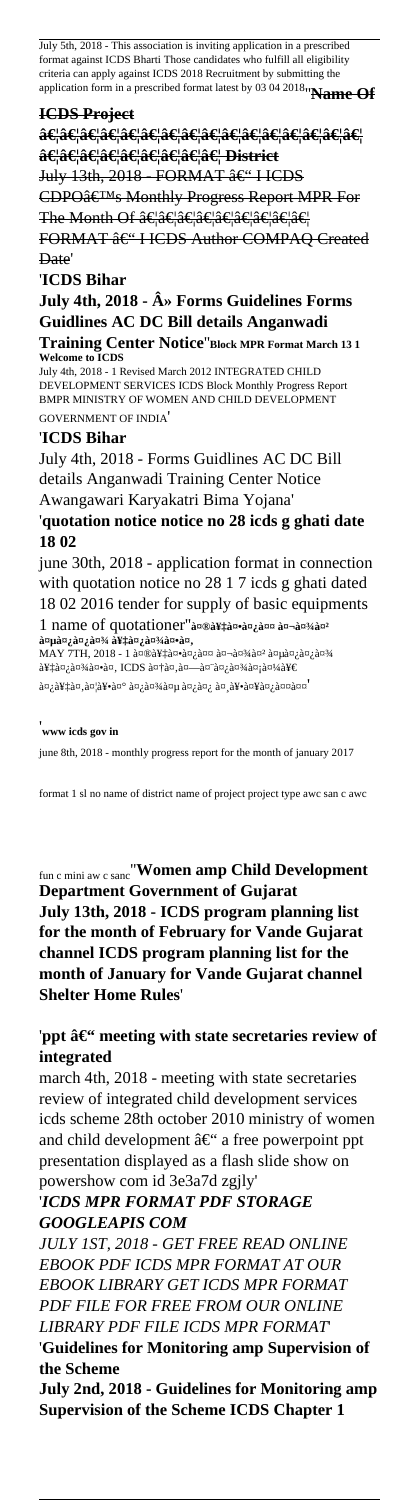## **Integrated Child Development Services ICDS Scheme at a glance MPR Immunization**' '*INTEGRATED CHILD DEVELOPMENT S ICDS*

*July 3rd, 2018 - Reformatted amp Revised 31 December 2012 INTEGRATED CHILD DEVELOPMENT SERVICES ICDS lt Space for State Govt log gt AWC Monthly Progress Report AMPR Reporting month year IDENTIFICATION AND BACKGROUND INFORMATION Name Code*''**guidelines for monitoring amp supervision of the scheme**

july 2nd, 2018 - guidelines for monitoring amp supervision of the scheme central monitoring unit icds chapter 1 integrated child development services icds scheme at a glance introduction the integrated child development services'

#### '**Icds Mpr Format Hostinger**

June 11th, 2018 - EBOOK Icds Mpr Format EBOOK Icds Mpr Format Download File INTEGRATED CHILD DEVELOPMENT SERVICES ICDS Sat 15 Apr 2017 10 35 00 GMT Integrated Child Development Services Icds Awc Monthly Progress Report Ampr Ministry Of Women And Child'

'**Department Of Women Amp Child Development** July 13th, 2018 - Monthly Progress Reports Under Delhi ICDS Scheme  $\hat{A}$ . Monthly Progress Report Of December 2013  $\hat{A}$ .

#### '**AWC Monthly Progress Report AMPR Mizoram**

**July 5th, 2018 - AWC Monthly Progress Report AMPR Report for Thla Tun thla chhunga ICDS hna nilo i thawh te AWC MPR te CDPO in a hmuh a record vek anih hnu ah** audit"ककीकà¥fत बाà¤<sup>2</sup>  $\lambda$ an an  $\lambda$ an an an an  $\lambda$ an an  $\lambda$ an an  $\lambda$ an an  $\lambda$ an an  $\lambda$ an an  $\lambda$ an an  $\lambda$ an an  $\lambda$ an an  $\lambda$ an an  $\lambda$ an an  $\lambda$ an an  $\lambda$ an an  $\lambda$ an an  $\lambda$ an an  $\lambda$ an an  $\lambda$ an an  $\lambda$ an an  $\lambda$ an an  $\lambda$ an an  $\lambda$ a a¤a¥•a¤°a¤¦a¥‡a¤¶ July 11th, 2018 - an an<sup>3</sup>/an®an<sup>3</sup>/an a¥•an a¤<sup>a</sup>a¤°a¤;a¤ša¤  $a^{\pi}$ an,  $a^{\pi}$ an,  $a^{\pi}$ an,  $a^{\pi}$ an,  $a^{\pi}$ an,  $a^{\pi}$ an,  $a^{\pi}$ an,  $a^{\pi}$ an,  $a^{\pi}$ an,  $a^{\pi}$ an,  $a^{\pi}$ an,  $a^{\pi}$ an,  $a^{\pi}$ an,  $a^{\pi}$ an,  $a^{\pi}$ an,  $a^{\pi}$ an,  $a^{\pi}$ an,  $a^{\pi}$ an,  $a^{\pi}$ an,  $a^{\pi}$ an,  $\mathbf{\hat{a}}$   $\mathbf{z}$   $\mathbf{\hat{a}}$   $\mathbf{\hat{x}}$   $\mathbf{\hat{a}}$   $\mathbf{\hat{x}}$   $\mathbf{\hat{a}}$   $\mathbf{\hat{x}}$   $\mathbf{\hat{a}}$   $\mathbf{\hat{x}}$   $\mathbf{\hat{b}}$   $\mathbf{\hat{x}}$   $\mathbf{\hat{b}}$   $\mathbf{\hat{x}}$   $\mathbf{\hat{b}}$   $\mathbf{\hat{x}}$   $\mathbf{\hat{b}}$   $\mathbf{\hat{x}}$   $\mathbf{\hat{b}}$   $\mathbf{\hat{x}}$   $\mathbf{\hat{b}}$  autau-au aupau aupau aupan aupan au- $\partial \alpha$ <sup>o</sup> $\partial \overline{Y}$ •  $\partial \alpha$  alleger  $\partial \alpha$  and  $\partial \alpha$  and  $\partial \alpha$  and  $\partial \alpha$  and  $\partial \alpha$  and  $\partial \alpha$  and  $\partial \alpha$  and  $\partial \alpha$  $\hat{a}$ u† $\hat{a}$ u<sup>3</sup>⁄4 $\hat{a}$ u $^{\circ}$   $\hat{a}$ u $^{\circ}$ a¥ $\hat{a}$ u $\hat{a}$ u $\hat{a}$ u $\hat{a}$ u $\hat{a}$ u $\hat{a}$ u $\hat{a}$ u $\hat{a}$ a¤†a¤<sup>1</sup>a¤<sup>3</sup>⁄aa¤° a¤¶a¤3⁄aa¤ a¤" a¤"a¤;a¤°a¥•a¤¦a¥‡a¤¶  $\hat{a}$ utam  $\hat{a}$ utam  $\hat{a}$ utam  $\hat{a}$ utam  $\hat{a}$ utam  $\hat{a}$ utam  $\hat{a}$ utam  $\hat{a}$ utam  $\hat{a}$ utam  $\hat{a}$ utam  $\hat{a}$ utam  $\hat{a}$ utam  $\hat{a}$ utam  $\hat{a}$ utam  $\hat{a}$ utam  $\hat{a}$ utam  $\hat{a}$ utam  $\hat{a}$ utam  $\hat{a$ a¤ a¤¾a¤°a¤£a¥€ a¤a¤µa¤¨ a¤`a¤;a¤°a¥•a¤®a¤¾a¤£ autau, au au au au au au au au au

#### '*www icdsupweb org*

*June 9th, 2018 - www icdsupweb org*'

'**No Name Ministry Of Women Amp Child Development GoI** July 9th, 2018 - Website Content Managed By Ministry Of Women And Child Development GOI Designed Developed And Hosted By National Informatics Centre NIC Last Updated 07 Jul 2018'

#### '**Women Development Child Welfare amp Disabled Welfare Department**

June 9th, 2018 - Information is provided by Anganwadi worker to CDPO in

monthly reporting format given in the IAH Register 4 Based on the reports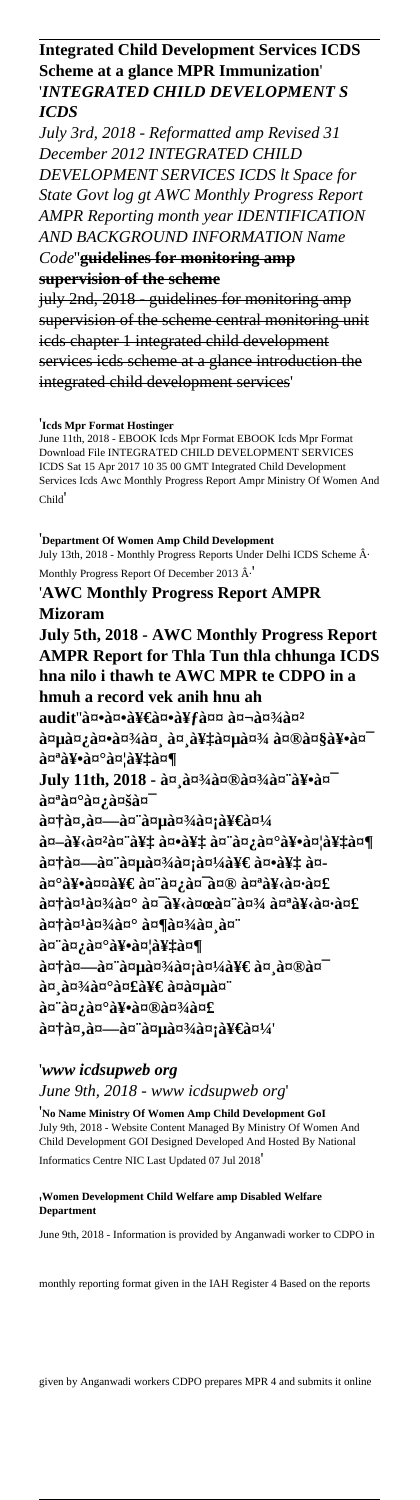lactating mothers number of days food material not available due to any disruption weight gain among pregnant women,

## '**MPR Details Women Empowerment amp Child Development July 2nd, 2018 - Women Empowerment amp Child Development Government Of Uttarakhand India**'

### '**CHILD DEVELOPMENT**

JULY 14TH, 2018 - INTEGRATED CHILD DEVELOPMENT SERVICES

SCHEME ICDS THE PROGRAMME OF THE INTEGRATED CHILD

DEVELOPMENT SERVICES ICDS MARCH 2008 GOI FORMAT II'

# '**DEPARTMENT OF WOMEN amp CHILD DEVELOPMENT GOVERNMENT OF**

July 2nd, 2018 - department of women amp child development government of odisha dashboard monitoring system on key integrated child development services o indicators'

#### '**4 INTEGRATED CHILD DEVELOPMENT SERVICES ICDS SCHEME**

July 13th, 2018 - INTEGRATED CHILD DEVELOPMENT SERVICES

ICDS SUBJECT AWW's Monthly Progress Report for the month of

 $\hat{a}\in\hat{a}\in\hat{a}\in\hat{a}\in\hat{a}\in\hat{a}\in\hat{a}\in\hat{a}\in\hat{a}\in\hat{a}\in\hat{a}\in\hat{a}\in\hat{a}$ 

## '**ICDS BIHAR**

JULY 6TH, 2018 - ABOUT ICDS INTRODUCTION ORGANISATION STRUCTURE KISHORI DIWAS PLANING REPORTING FORMAT SABLA LEAFLET ANALYSIS OF SABLA MPR JAN 2014 TO OCT 2014''*site Icds Gov In Www Icds Gov In Bing June 4th, 2018 - Integrated Child Development Services Scheme Maharashtra State Women And Child Development Monthly Progress Report For The Month Of January 2017 Format 1 Sl No*'

## '**Integrated Child Development Scheme ICDS HimachalPradesh**

July 5th, 2018 - Number of Awards Prescribed at State National Level for Anganwadi Workers under Integrated Child Development Scheme ICDS in Himachal Pradesh As on 11 05 2012'

## '**INTEGRATED CHILD DEVELOPMENT SERVICES ICDS**

**December 12th, 2017 - INTEGRATED CHILD DEVELOPMENT SERVICES ICDS DR KANUPRIYA CHATURVEDI ICDS Scheme Represents One Of The World S Largest And Most Unique Programmes For Early Amp Ndash A Free PowerPoint PPT Presentation Displayed As A Flash Slide Show On PowerShow Com Id 3e39e3 ZmNjY**'

'**edak icdsbih gov in** may 24th, 2018 - awc tato road only i t awc c main page 1 integrated child